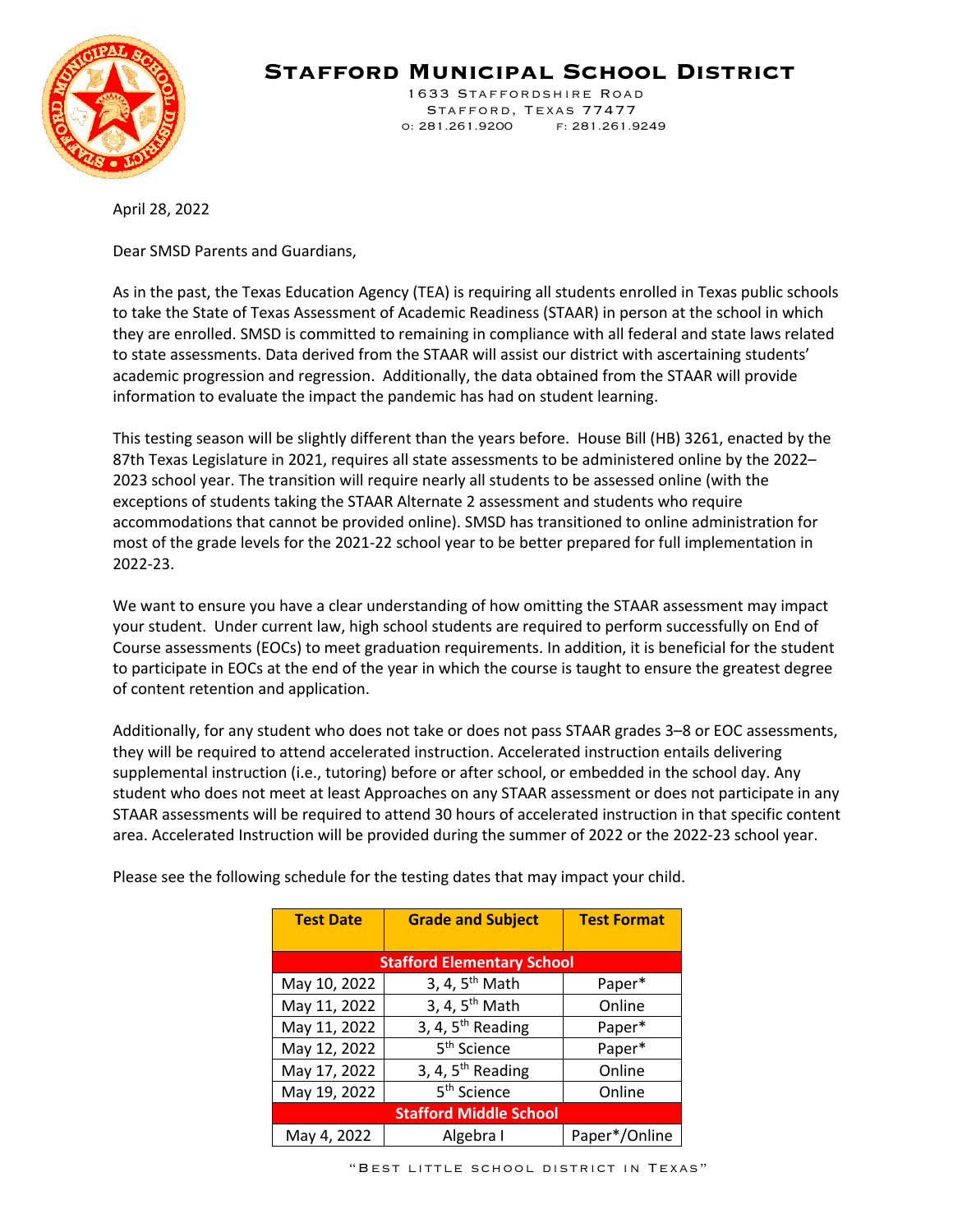

**Stafford Municipal School District**

 1633 Staffordshire Road Stafford, Texas 77477 o: 281.261.9200 f: 281.261.9249

| May 5, 2022                        | 8 <sup>th</sup> Science                | Paper*/Online |  |
|------------------------------------|----------------------------------------|---------------|--|
| May 6, 2022                        | 8 <sup>th</sup> Social Studies         | Paper*/Online |  |
| May 10, 2022                       | 6, 7, 8 <sup>th</sup> Math             | Paper*/Online |  |
| May 11, 2022                       | 6, 7, $8th$ Reading                    | Paper*/Online |  |
| <b>Stafford STEM Magnet School</b> |                                        |               |  |
| May 3, 2022                        | 7 <sup>th</sup> Algebra I              | Online        |  |
| May 4, 2022                        | 8 <sup>th</sup> Biology                | Online        |  |
| May 5, 2022                        | 8 <sup>th</sup> Social Studies         | Online        |  |
| May 10, 2022                       | 3, 4, 5, 6 <sup>th</sup> Math          | Online        |  |
| May 11, 2022                       | 3, 4, 5, 6, 7, 8 <sup>th</sup> Reading | Online        |  |
| May 12, 2022                       | 5 <sup>th</sup> Science                | Online        |  |
| <b>Stafford High School</b>        |                                        |               |  |
| May 3, 2022                        | Algebra I                              | Paper*/Online |  |
| May 4, 2022                        | <b>Biology</b>                         | Paper*/Online |  |
| May 5, 2022                        | <b>US History</b>                      | Paper*/Online |  |

Note: \*If your child is testing paper you will be notified by your school.

Your assistance is crucial to your child's performance. On STAAR testing dates, please help your student by keeping the following things in mind:

- **Unclutter the calendar** Purposefully plan for these important testing dates and avoid scheduling appointments on these days. Students will have four hours for each testing session. Since being overwhelmed can produce anxiety, we suggest that you limit outside activities during STAAR testing week. Find out if there are any major rehearsals, practices, tryouts, etc., and see if there is an opportunity to reschedule.
- **Feed your child well** Make sure your child comes to school after eating a healthy nutritious breakfast. Students will not be able to focus and think well if they are hungry. Please avoid sugary breakfast items that will make them sleepy after they begin testing. A child who is "coming down" from a giant bowl of sugary cereal or nodding off after a huge pancake breakfast won't perform well, either. Consider feeding your child eggs or another healthy protein paired with some fruit and a hydrating beverage. The school will provide a healthy snack for students on STAAR testing days and you may send a bottle of water to school with your student.
- **The night before the test** The night before the test, encourage your child to "sign off" from schoolwork and other activities (e.g., video games, use of cell phones etc.) a little bit earlier than usual and do something relaxing before they go to bed. Please make sure they go to bed early to get a full night of rest.
- **Be organized** Even a well-prepared student can perform less than their best on the STAAR test if they are flustered. So, on test days, we suggest that you lay out clothes and pack bags the night before so that you don't have to rush in the morning. Take a jacket in case the classroom is cool. Set your alarms at least 10-15 minutes earlier than usual. Also set a backup alarm, just in case. Have your child make their bed and tidy up a bit. They may complain if that's not their normal routine, but this will help them feel a sense of control if they are leaving the house with